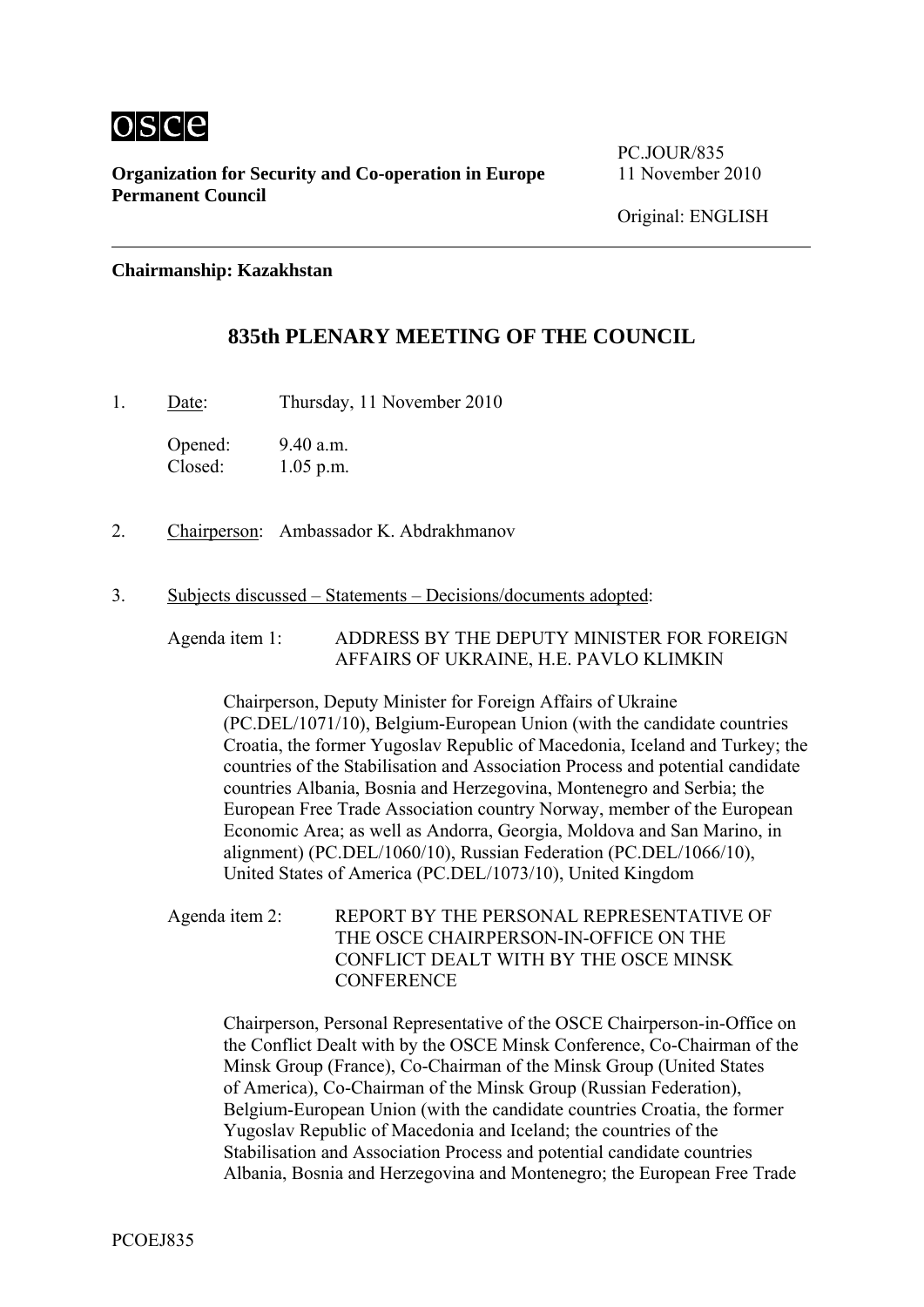Association countries Liechtenstein and Norway, members of the European Economic Area; as well as San Marino, in alignment) (PC.DEL/1078/10), Azerbaijan (PC.DEL/1079/10), Armenia (PC.DEL/1080/10)

Agenda item 3: REPORT BY THE CO-CHAIRMEN OF THE MINSK **GROUP** 

Discussion under agenda item 2

Agenda item 4: DECISION ON STRENGTHENING AND IMPROVING THE EFFECTIVNESS OF WORK IN THE ECONOMIC AND ENVIRONMENTAL DIMENSION

**Decision**: The Permanent Council adopted a decision on strengthening and improving the effectiveness of work in the economic and environmental dimension (PC.DEC/958), the text of which is appended to this journal.

Chairperson

Agenda item 5: DECISION ON THE THEME, AGENDA AND MODALITIES FOR THE NINETEENTH ECONOMIC AND ENVIRONMENTAL FORUM

**Decision**: The Permanent Council adopted a decision on the theme, agenda and modalities for the Nineteenth Economic and Environmental Forum (PC.DEC/959), the text of which is appended to this journal.

Chairperson, Azerbaijan (interpretative statement, see attachment to the decision)

Agenda item 6: PRESENTATION BY THE OSCE ACADEMY IN BISHKEK (2010–2011)

Chairperson, Director of the OSCE Academy in Bishkek (SEC.GAL/191/10) (SEC.GAL/191/10/Add.1), Belgium-European Union (with the candidate countries Croatia, the former Yugoslav Republic of Macedonia, Iceland and Turkey; the countries of the Stabilisation and Association Process and potential candidate countries Albania, Bosnia and Herzegovina, Montenegro and Serbia; the European Free Trade Association countries Liechtenstein and Norway, members of the European Economic Area; as well as Andorra, Armenia, Georgia, Moldova and San Marino, in alignment) (PC.DEL/1065/10), United States of America (PC.DEL/1075/10), Russian Federation (PC.DEL/1067/10), Kyrgyzstan

Agenda item 7: REVIEW OF CURRENT ISSUES

(a) *Case of the journalist Mr. Oleg Kashin*: Russian Federation (PC.DEL/1069/10), Belgium-European Union (with the candidate countries Croatia, the former Yugoslav Republic of Macedonia, Iceland and Turkey; the countries of the Stabilisation and Association Process and potential candidate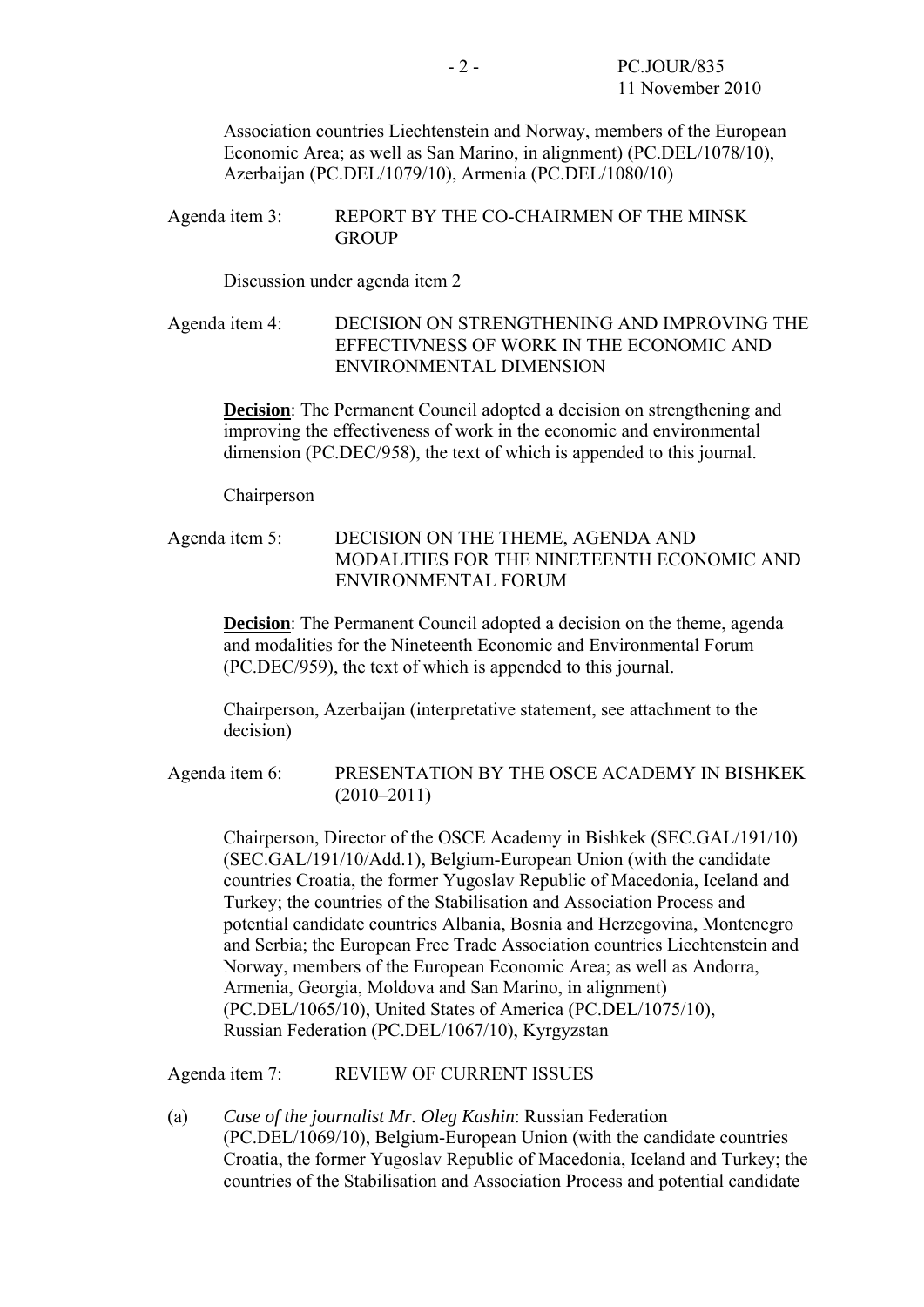countries Albania, Bosnia and Herzegovina, Montenegro and Serbia; the European Free Trade Association country Norway, member of the European Economic Area; as well as Andorra, Georgia, Moldova and San Marino, in alignment) (PC.DEL/1064/10), United States of America (PC.DEL/1077/10), Chairperson

- (b) *Parliamentary elections in Azerbaijan, held on 7 November 2010*: Belgium-European Union (PC.DEL/1061/10), United States of America (PC.DEL/1074/10), Russian Federation (PC.DEL/1068/10), Norway (PC.DEL/1059/10), Ukraine (also on behalf of Georgia, Azerbaijan and Moldova), Azerbaijan
- (c) *Visit by the Presidents of Serbia and Croatia to Vukovar and Paulin Dvor on 4 November 2010*: Croatia (also on behalf of Serbia) (Annex), United States of America (PC.DEL/1076/10), Belgium-European Union (PC.DEL/1062/10), Russian Federation, Chairperson

#### Agenda item 8: REPORT ON THE ACTIVITIES OF THE CHAIRPERSON-IN-OFFICE

- (a) *Address by the Chairperson-in-Office to an OSCE-supported counter-narcotics training course for police officers from Afghanistan, in Almaty, Kazakhstan, on 10 November 2010*: Chairperson
- (b) *Attendance by the Special Representative of the OSCE Chairperson-in-Office for Protracted Conflicts, Ambassador Bolat Nurgaliyev, of the Review Conference on Confidence-Building Measures in the Transdniestria Settlement Process, held in Garmisch-Partenkirchen, Germany, on 9 and 10 November 2010*: Chairperson
- (c) *Address by the Chairperson-in-Office to a special meeting of the Permanent Council, to be held on Monday, 15 November 2010*: Chairperson

Agenda item 9: REPORT OF THE SECRETARY GENERAL

- (a) *Visit by the Head of the Strategic Police Matters Unit to Bishkek from 10 to 14 November 2010*: Director of the Conflict Prevention Centre (SEC.GAL/192/10 OSCE+)
- (b) *Appeal for the nomination of candidates for the Secretariat*: Director of the Conflict Prevention Centre (SEC.GAL/192/10 OSCE+)

Agenda item 10: ANY OTHER BUSINESS

- (a) *Matters of protocol*: Chairperson, Albania, United States of America
- (b) *Liberalization of the visa regime between Albania and the European Union*: Albania, Chairperson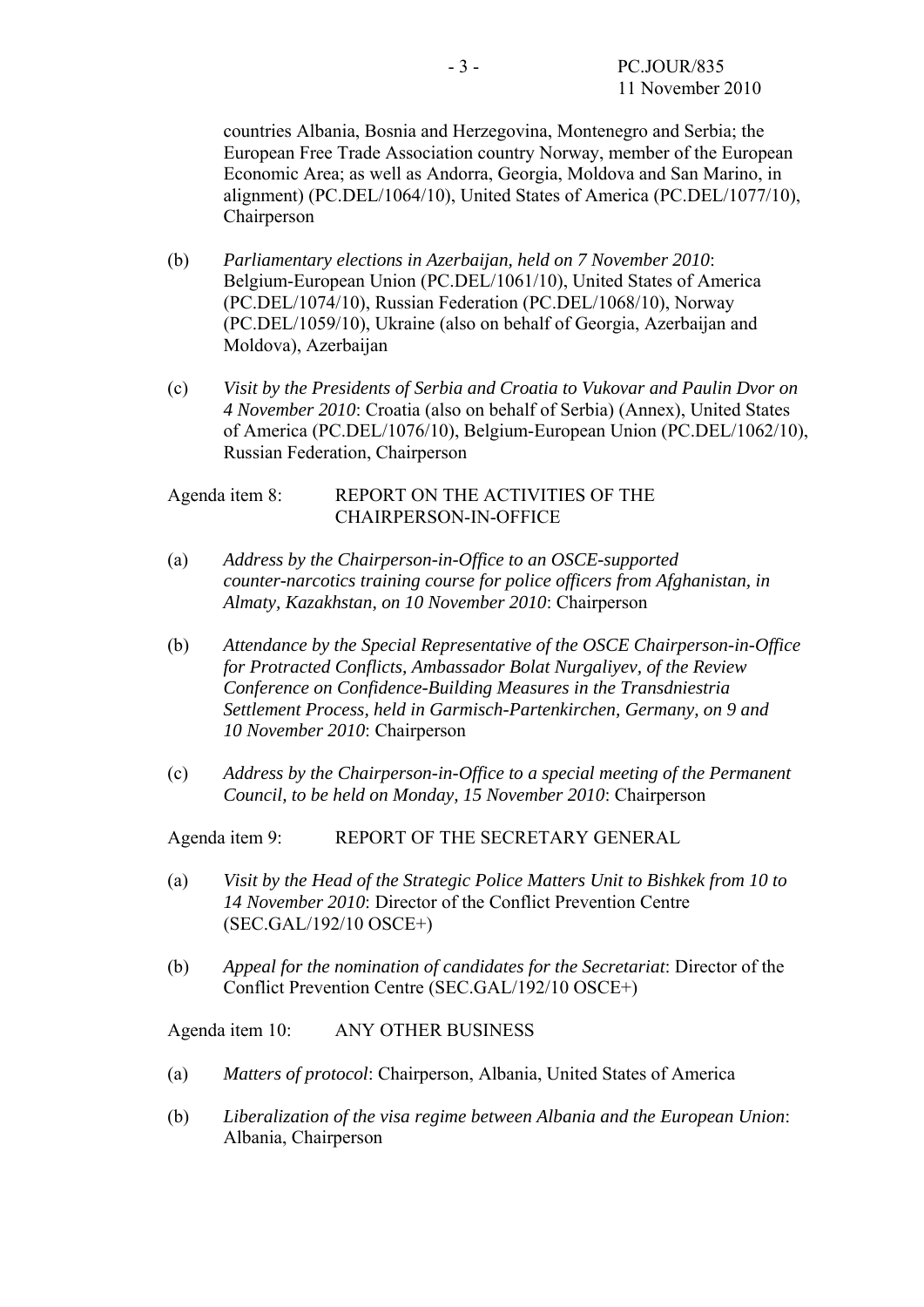- (c) *Follow-up to the final report of the OSCE/ODIHR election observation mission on the parliamentary elections in Belgium, held in June 2007*: Belgium (PC.DEL/1063/10)
- (d) *Liberalization of the visa regime between Bosnia and Herzegovina and the European Union*: Bosnia and Herzegovina, Chairperson
- 4. Next meeting:

Monday, 15 November 2010, at 11 a.m., in the Neuer Saal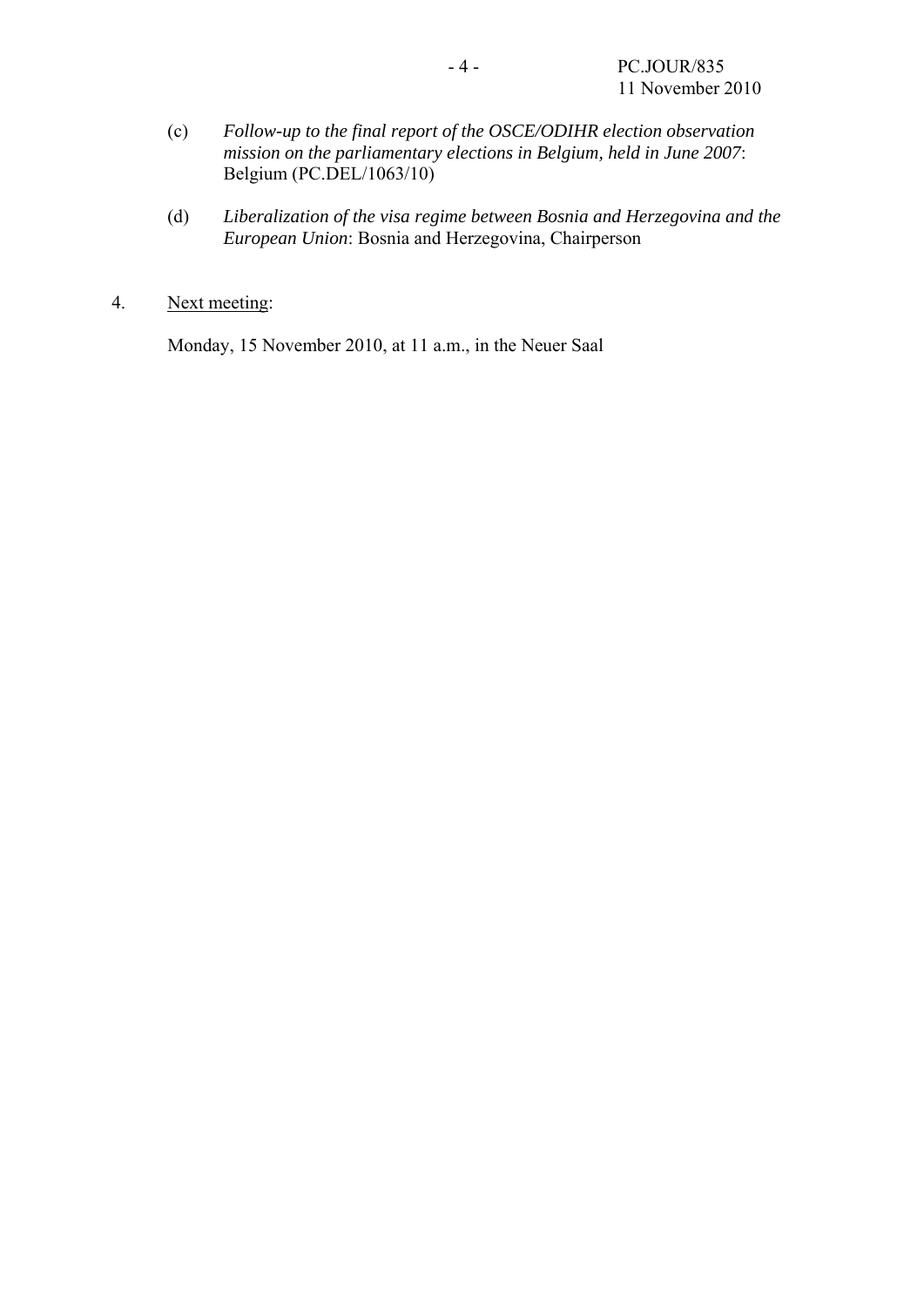

**Organization for Security and Co-operation in Europe** 11 November 2010 **Permanent Council Annex** 

PC.JOUR/835

Original: ENGLISH

**835th Plenary Meeting**  PC Journal No. 835, Agenda item 7(c)

## **STATEMENT BY THE DELEGATION OF CROATIA (ALSO ON BEHALF OF SERBIA)**

Mr. Chairperson,

 I have the honour to address the Permanent Council on behalf of the delegations of the Republic of Serbia and the Republic of Croatia. We would like to draw your attention to the important visit of the President of Serbia, Boris Tadić, to Vukovar and Paulin Dvor, on 4 November 2010.

 On that occasion President Tadić, accompanied by the President of the Republic of Croatia, Ivo Josipović, visited Ovčara, the site of the massacre of innocent victims of the war in 1991. Laying a wreath and paying homage to the innocent victims, the President of the Republic of Serbia, Mr. Tadić, stated: "I am here today to bow before the victims, and my intention is to show them my respect. I am here to voice once again words of apology while bowing to the victims, to express regret and create conditions whereby Serbia and Croatia will turn a new page in their history. When our peoples tread the path of reconciliation, a new future can be ushered in, and I consider that what has happened between the Serbs and the Croats in the course of the twentieth century should be closed in the book of history. The Republic of Serbia, the democratic Serbia, wishes to establish a policy of good neighbourliness and co-operation, a policy that presumes reconciliation, that opens up new possibilities to people, one that is diametrically opposed to the one followed in the 1990s."

 President Josipović stated that Ovčara was a place of pain, the site of suffering of human beings who had been victims of a senseless and absurd policy. We have come to this place to bow before the victims, to express our condolences to the families, but also to promise that not a single crime will go unpunished. We have come with the desire to show that a different policy, a policy of peace and friendship, is possible.

 The two Presidents also met with the representatives of the Croatian Associations of Victims of War and the families of the missing persons, in the presence of the Prime Minister of Croatia, Jadranka Kosor, who also met with President Tadić. A meeting was also held with the representatives of the Serbian community.

 Presidents Tadić and Josipović also visited Paulin Dvor and paid homage to 19 innocent civilian victims, most of them of Serbian nationality, who were murdered in December 1991. President Josipović expressed his apologies regarding that crime, saying that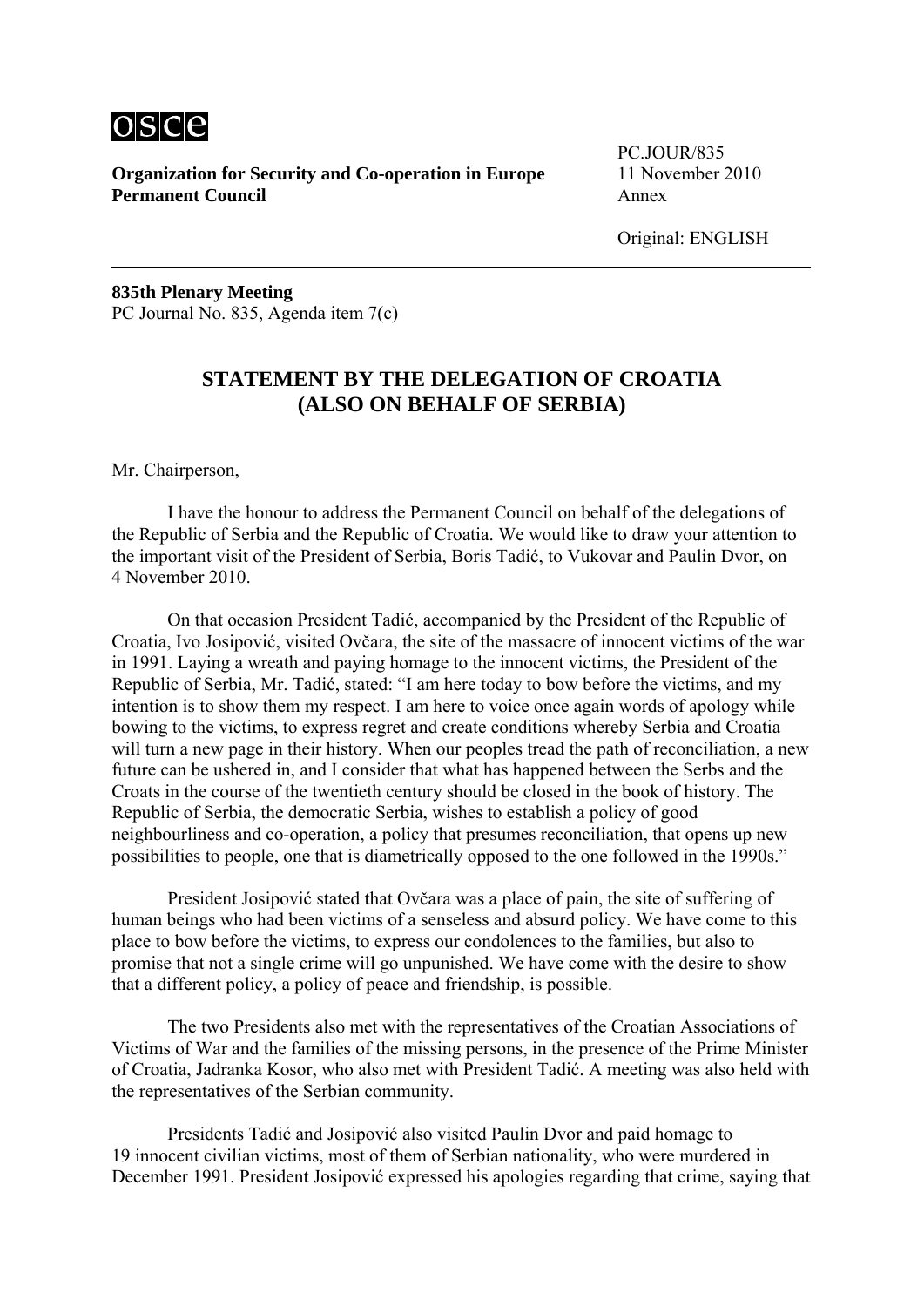it "deserves condemnation; its victims deserve our sympathy; and the victim's families deserve our apology". He further stated that Croatia would prosecute the perpetrators of every crime no matter who they were, and that such a policy "has made possible reconciliation, and good relations among peoples, countries and nations".

 In calling attention to this important day and the statements of the Presidents of Serbia and Croatia, our delegations wish to stress its symbolism and the historic implications of these gestures for the relations between Serbia and Croatia and for the stability of our region.

Thank you.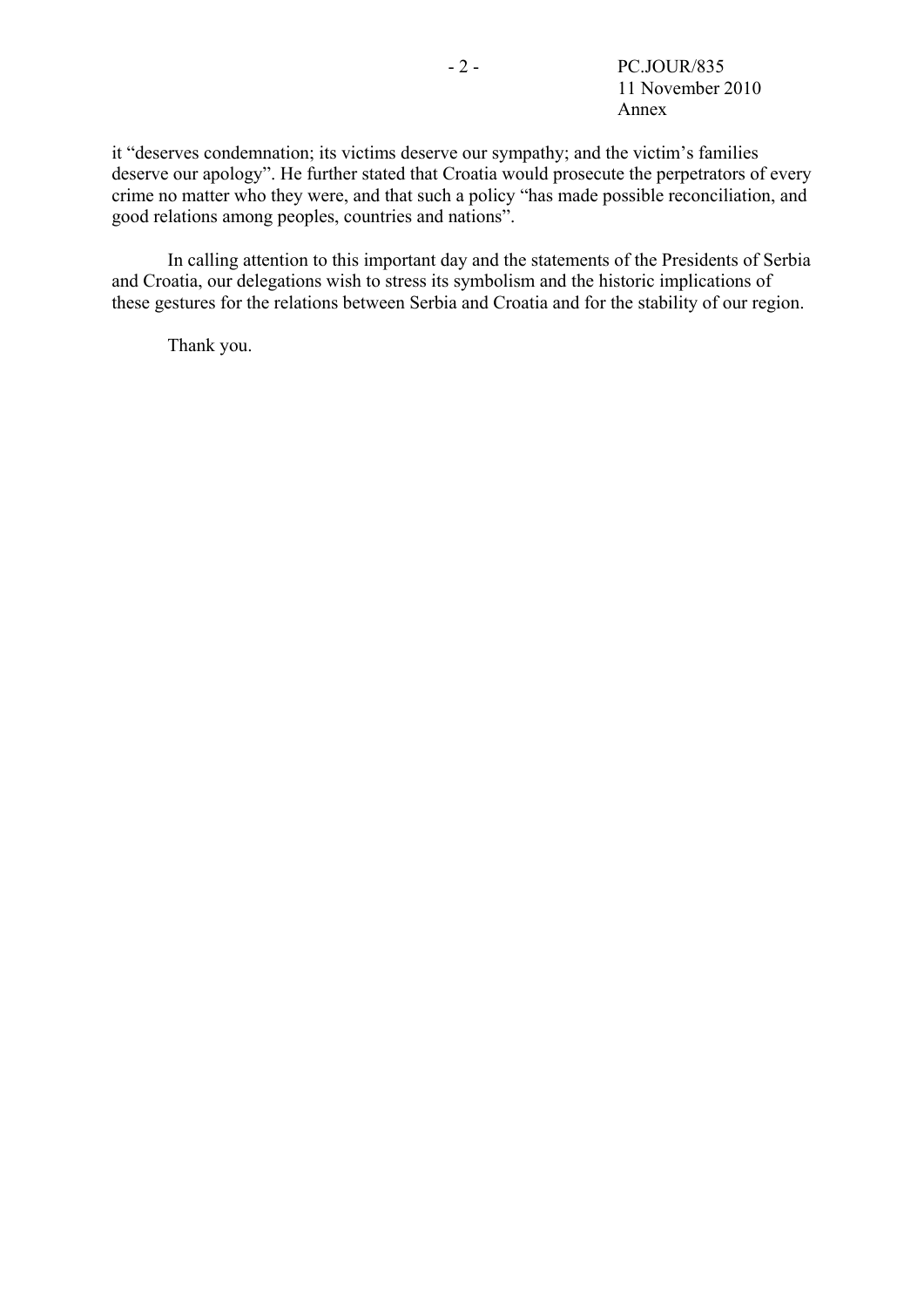

**Organization for Security and Co-operation in Europe** 11 November 2010 **Permanent Council** 

PC.DEC/958

Original: ENGLISH

**835th Plenary Meeting**  PC Journal No. 835, Agenda item 4

## **DECISION No. 958 STRENGTHENING AND IMPROVING THE EFFECTIVENESS OF WORK IN THE ECONOMIC AND ENVIRONMENTAL DIMENSION**

The Permanent Council,

Reaffirming the commitments in the OSCE's economic and environmental dimension,

 Underlining the importance and increasing relevance of the economic and environmental dimension as an integral part of the OSCE concept of comprehensive, co-operative and indivisible security,

 Stressing the need to continue to streamline and improve the effectiveness of the OSCE's work in the economic and environmental dimension,

 Recalling Athens Ministerial Council Decision No. 4/09, which, *inter alia*, tasked the Permanent Council, through its relevant informal subsidiary body and with the support of the Office of the Co-ordinator of OSCE Economic and Environmental Activities, with identifying and adopting, by the end of 2010, appropriate measures to implement recommendations contained in the 2009 Chairmanship's Report on the Future Orientation of the Economic and Environmental Dimension of the OSCE (CIO.GAL/97/09),

 Reaffirming that the Economic and Environmental Forum remains the main annual event in the OSCE economic and environmental dimension

Taking note of the relevant related discussions that took place in 2010,

 Decides to synchronize the annual cycle of work in the economic and environmental dimension with the Chairmanship year.

 The annual Economic and Environmental Forum will consist of three meetings, each of which will be from two to four days long.

The concluding meeting will be organized in Prague.

 In line with previous Permanent Council decisions, the structure of each Economic and Environmental Forum will be determined by the decision by the Permanent Council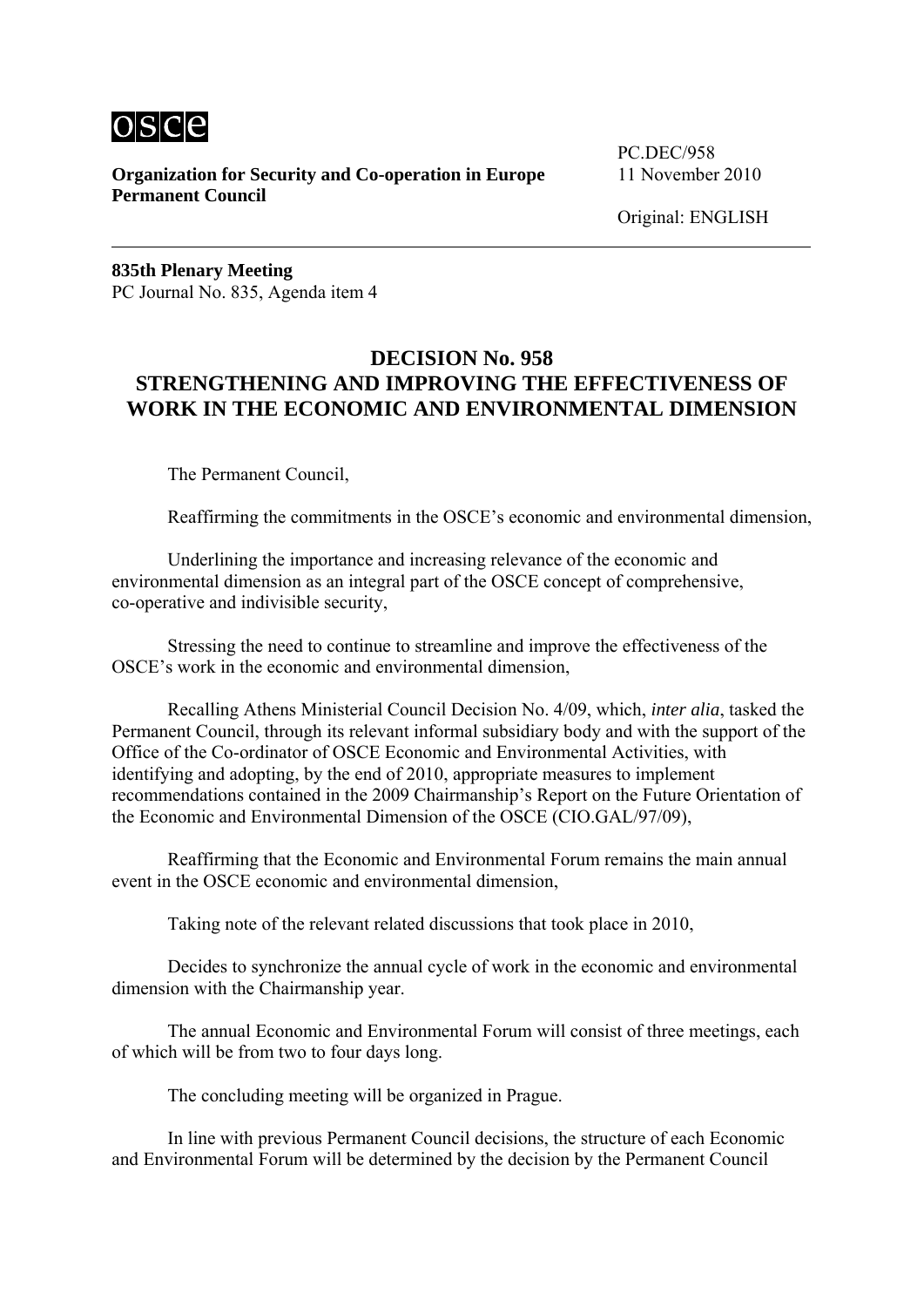regarding the theme(s), agenda and modalities for the Forum, to be adopted in good time, at the proposal of the incoming Chairmanship.

 In order to strengthen and improve the effectiveness of work in the economic and environmental dimension, the Forum process for 2011 will be complemented by a meeting dedicated to a review of the implementation of decisions and commitments in the economic and environmental dimension, as well as to future work in the economic and environmental dimension. This meeting will be three days long. Its mandate, modalities, time and agenda will be defined by a Permanent Council decision to be adopted by 1 April 2011.

 Taking into account the experience gained, both the structure of the new annual cycle of work in the economic and environmental dimension and the future of the meeting will be subject to review by the Permanent Council by the end of 2011, with a view to deciding on their continuation.

 Tasks the Economic and Environmental Committee, with the support of the Office of the Co-ordinator of OSCE Economic and Environmental Activities, with continuing its work towards identifying and proposing further agreed measures by the end of July 2011 to implement the recommendations contained in the 2009 Chairmanship's Report on the Future Orientation of the Economic and Environmental Dimension of the OSCE (CIO.GAL/97/09).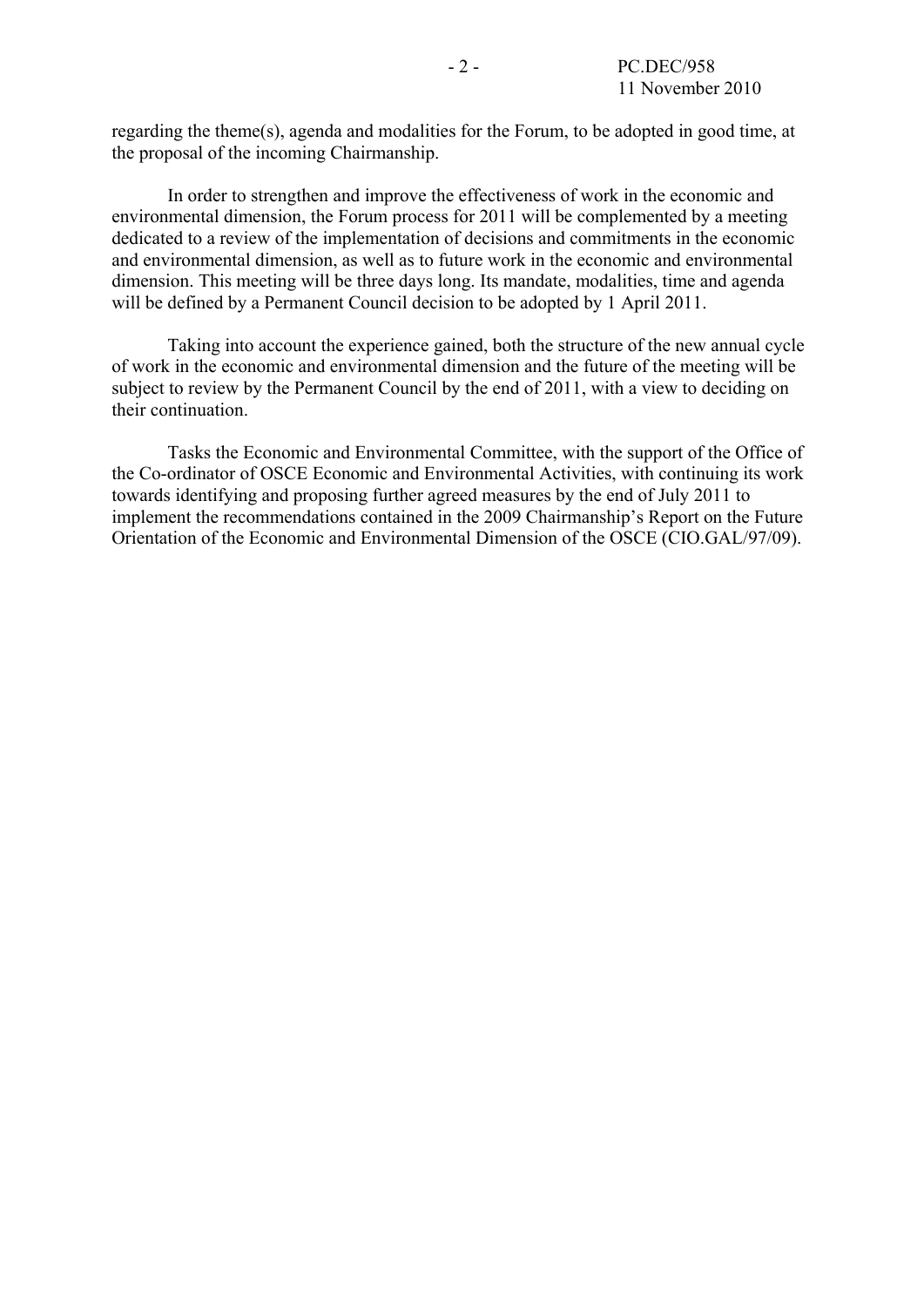

**Organization for Security and Co-operation in Europe** 11 November 2010 **Permanent Council** 

PC.DEC/959

Original: ENGLISH

**835th Plenary Meeting**  PC Journal No. 835, Agenda item 5

#### **DECISION No. 959 THEME, AGENDA AND MODALITIES FOR THE NINETEENTH ECONOMIC AND ENVIRONMENTAL FORUM**

The Permanent Council,

 Pursuant to Chapter VII, paragraphs 21 to 32, of the Helsinki Document 1992; Chapter IX, paragraph 20, of the Budapest Document 1994; Ministerial Council Decision No. 10/04 of 7 December 2004; Ministerial Council Decision No. 4/06 of 26 July 2006; and Permanent Council Decision No. 743 of 19 October 2006,

 Relying on the OSCE Strategy Document for the Economic and Environmental Dimension (MC(11).JOUR/2), the OSCE Border Security and Management Concept (MC.DOC/2/05), Ministerial Council Decision No. 11/06 on future transport dialogue in the OSCE and Ministerial Council Decision No. 9/08 on follow-up to the Sixteenth Economic and Environmental Forum on maritime and inland waterways co-operation, Ministerial Council Decision No. 12/06 on energy security dialogue in the OSCE, and Ministerial Council Decision No. 6/09 on strengthening dialogue and co-operation on energy security in the OSCE area,

 Building on the outcomes of past Economic and Environmental Forums, as well as on the results of relevant OSCE activities, including follow-up activities,

 Taking into account the closing statement by the Chairperson of the Eighteenth Meeting of the Economic and Environmental Forum,

Decides that:

1. The theme of the Nineteenth Economic and Environmental Forum will be: Promotion of common actions and co-operation in the OSCE area in the fields of development of sustainable energy and transport;

2. The Nineteenth Economic and Environmental Forum will consist of three meetings, including two preparatory meetings, one of which will take place outside of Vienna. The concluding meeting will be held from 14 to 16 September 2011 in Prague. These arrangements shall not set a precedent for future Economic and Environmental Forums. The Office of the Co-ordinator of OSCE Economic and Environmental Activities, under the guidance of the 2011 OSCE Chairmanship, will organize the above-mentioned meetings;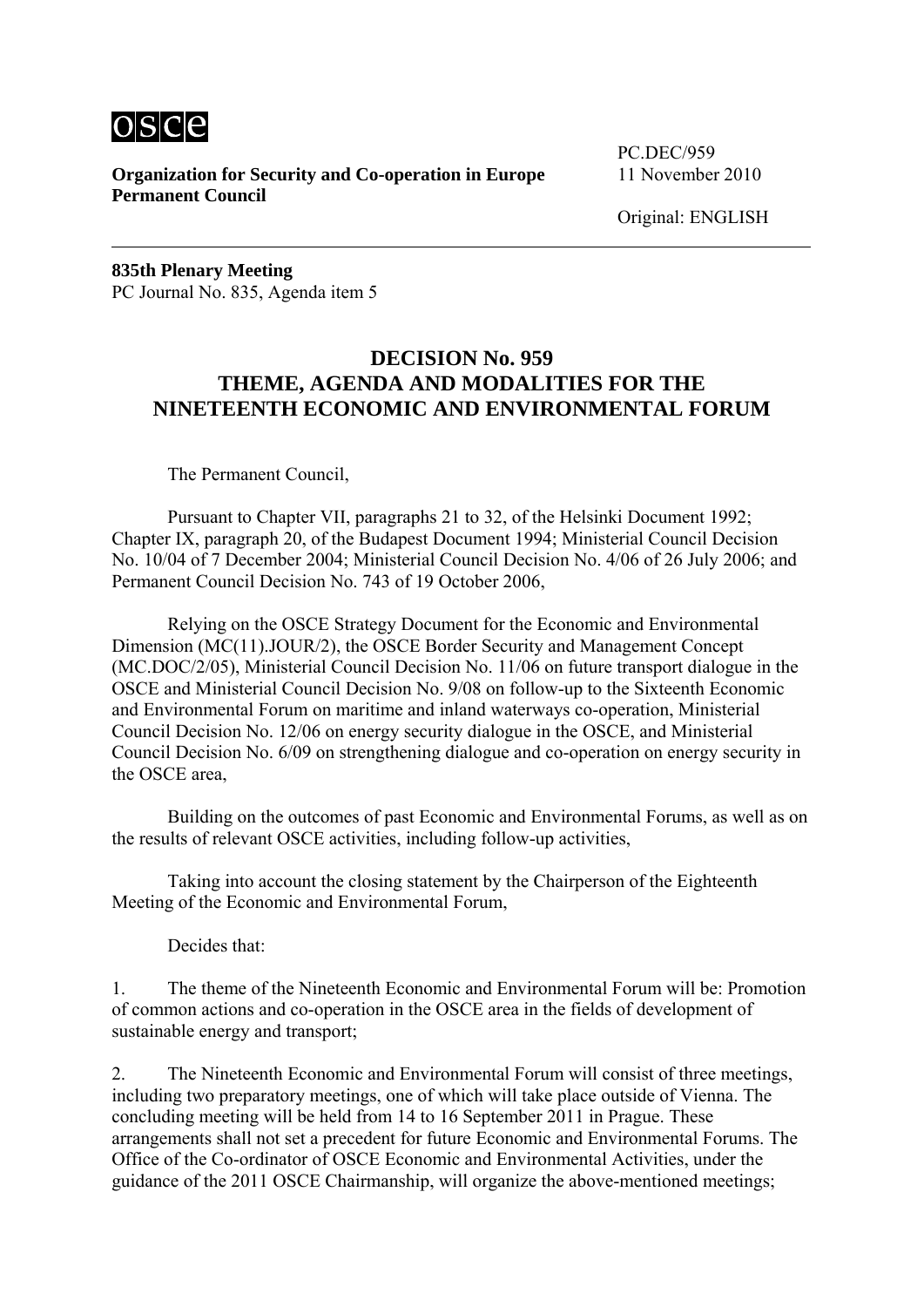- 3. The agenda of the Forum will focus on the following topics:
- Dialogue on the promotion of sustainable transport, including integration of transport networks through reduction of barriers and simplification of border-crossing procedures; improvement of energy efficiency in transport area; and the role of clean technologies;
- Dialogue on the promotion of sustainable energy, including new and renewable as well as traditional energy sources; good governance and transparency in the energy field; energy efficiency; low-carbon energy technologies; and fostering of multi-stakeholder dialogue and co-operation between energy producers, consumers and transit countries;
- Regional and subregional co-operation on sustainable energy and transport, and sharing of best practices and exchange of experiences in these fields;

4. The agendas of the Forum meetings, including timetables and themes of working sessions, will be proposed and determined by the 2011 OSCE Chairmanship, after being agreed upon by the participating States in the Economic and Environmental Committee;

5. Moreover, having a view to its tasks, the Economic and Environmental Forum will review the implementation of OSCE commitments in the economic and environmental dimension. The review, to be integrated into the agenda of the Forum, will address OSCE commitments relevant to the theme of the Nineteenth Economic and Environmental Forum;

6. The discussions of the Forum should benefit from cross-dimensional input provided by other OSCE bodies and by relevant meetings and deliberations in various international organizations;

7. Moreover, having a view to its tasks, the Economic and Environmental Forum will discuss current and future activities for the economic and environmental dimension, in particular the work in implementation of the OSCE Strategy Document for the Economic and Environmental Dimension;

8. The participating States are encouraged to be represented at a high level, by senior officials responsible for shaping international economic and environmental policy in the OSCE area. The participation in their delegations of representatives from the business and scientific communities and of other relevant actors of civil society would be welcome;

9. As in previous years, the format of the Economic and Environmental Forum should provide for the active involvement of relevant international organizations and encourage open discussions:

10. The following international organizations, international organs, regional groupings and conferences of States are invited to participate in the Nineteenth Economic and Environmental Forum: Asian Development Bank; Barents Euro-Arctic Council; Organization of the Black Sea Economic Co-operation; Central European Initiative; Collective Security Treaty Organization; Commonwealth of Independent States; Conference on Interaction and Confidence-Building Measures in Asia; Council of Europe; Council of the Baltic Sea States;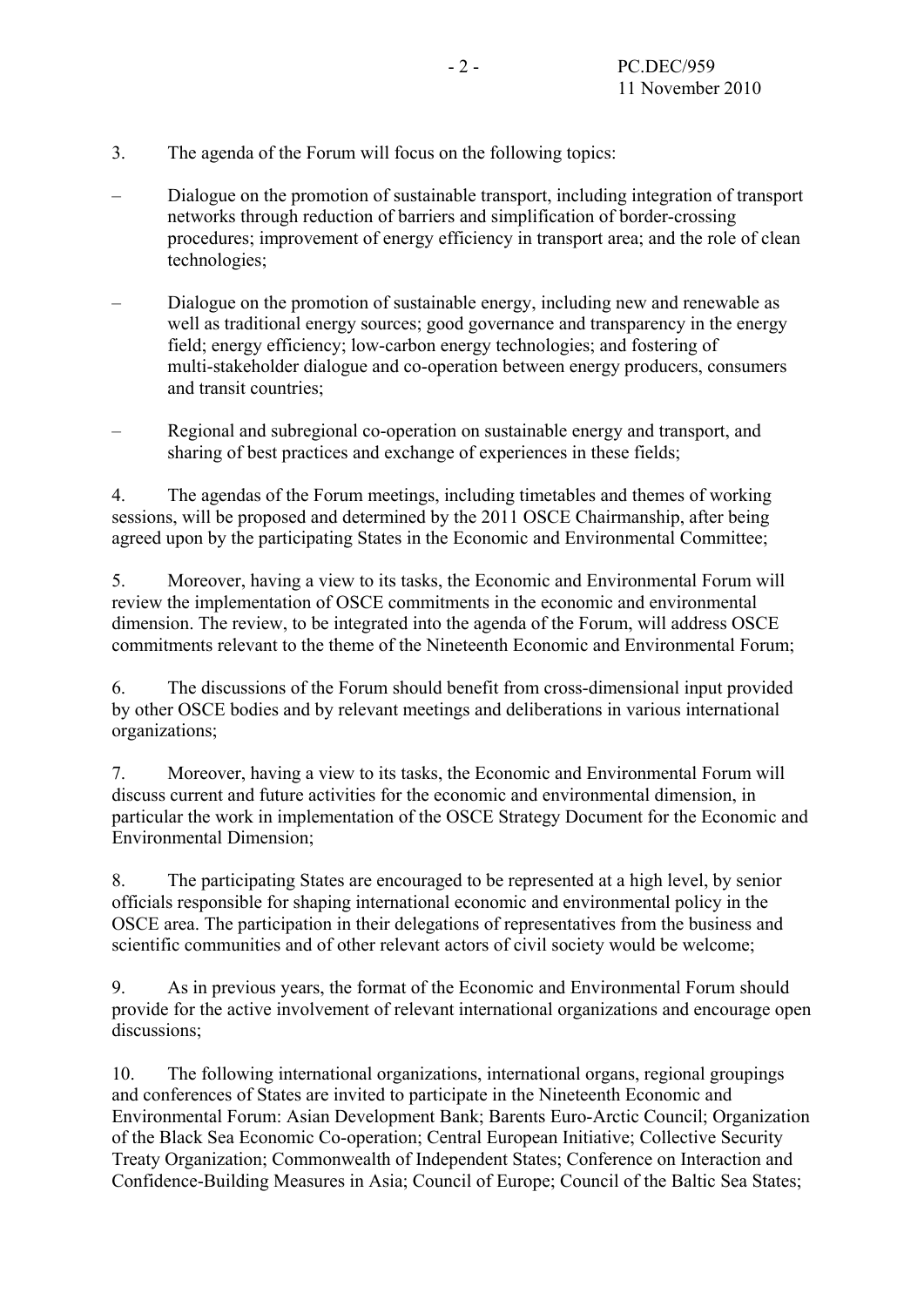Economic Cooperation Organization; Energy Charter Treaty; Energy Community; Eurasian Economic Community; European Bank for Reconstruction and Development; European Environment Agency; European Investment Bank; Intergovernmental Commission TRACECA (Transport Corridor Europe-Caucasus-Asia); Gas Exporting Countries Forum (GECF); Intergovernmental Organisation for International Carriage by Rail; International Atomic Energy Agency; International Energy Agency; International Energy Forum; International Renewable Energy Agency (IRENA); International Fund for Saving the Aral Sea; International Labour Organization; International Maritime Organisation; International Monetary Fund; International Partnership for Energy Efficiency Cooperation (IPEEC); International Rail Transport Committee; International Road Transport Union; International Road Federation; International Union of Railways; International Transport Forum; North Atlantic Treaty Organization; Organization of the Petroleum Exporting Countries; Organization for Cooperation of Railways; Organisation for Economic Co-operation and Development; Organization for Democracy and Economic Development – GUAM; Organization of the Islamic Conference; Regional Cooperation Council; Southeast European Cooperative Initiative; Secretariat of the United Nations Framework Convention on Climate Change; Shanghai Cooperation Organisation; United Nations Conference on Trade and Development; United Nations Development Programme; United Nations Economic Commission for Europe; United Nations Economic and Social Commission for Asia and the Pacific; United Nations Environment Programme; United Nations Industrial Development Organization; United Nations Special Programme for the Economies of Central Asia; World Bank Group; World Customs Organization; World Trade Organization; Secretariat of the Extractive Industries Transparency Initiative; and other relevant organizations;

11. The Partners for Co-operation are invited to participate in the Nineteenth Economic and Environmental Forum;

12. Upon request by a delegation of an OSCE participating State, regional groupings or expert academics and business representatives may also be invited, as appropriate, to participate in the Nineteenth Economic and Environmental Forum;

13. Subject to the provisions contained in Chapter IV, paragraphs 15 and 16, of the Helsinki Document 1992, the representatives of non-governmental organizations with relevant experience in the area under discussion are also invited to participate in the Nineteenth Economic and Environmental Forum;

14. In line with the practices established over past years with regard to meetings of the Economic and Environmental Forum and their preparatory process, the Chairperson of the Nineteenth Economic and Environmental Forum will present summary conclusions and policy recommendations drawn from the discussions at the 2011 Meeting, as stipulated by Permanent Council Decision No. 958, which will complement the Forum process. The Economic and Environmental Committee will further include the conclusions of the Chairperson and the reports of the rapporteurs in its discussions so that the Permanent Council can take the decisions required for appropriate policy translation and follow-up activities.